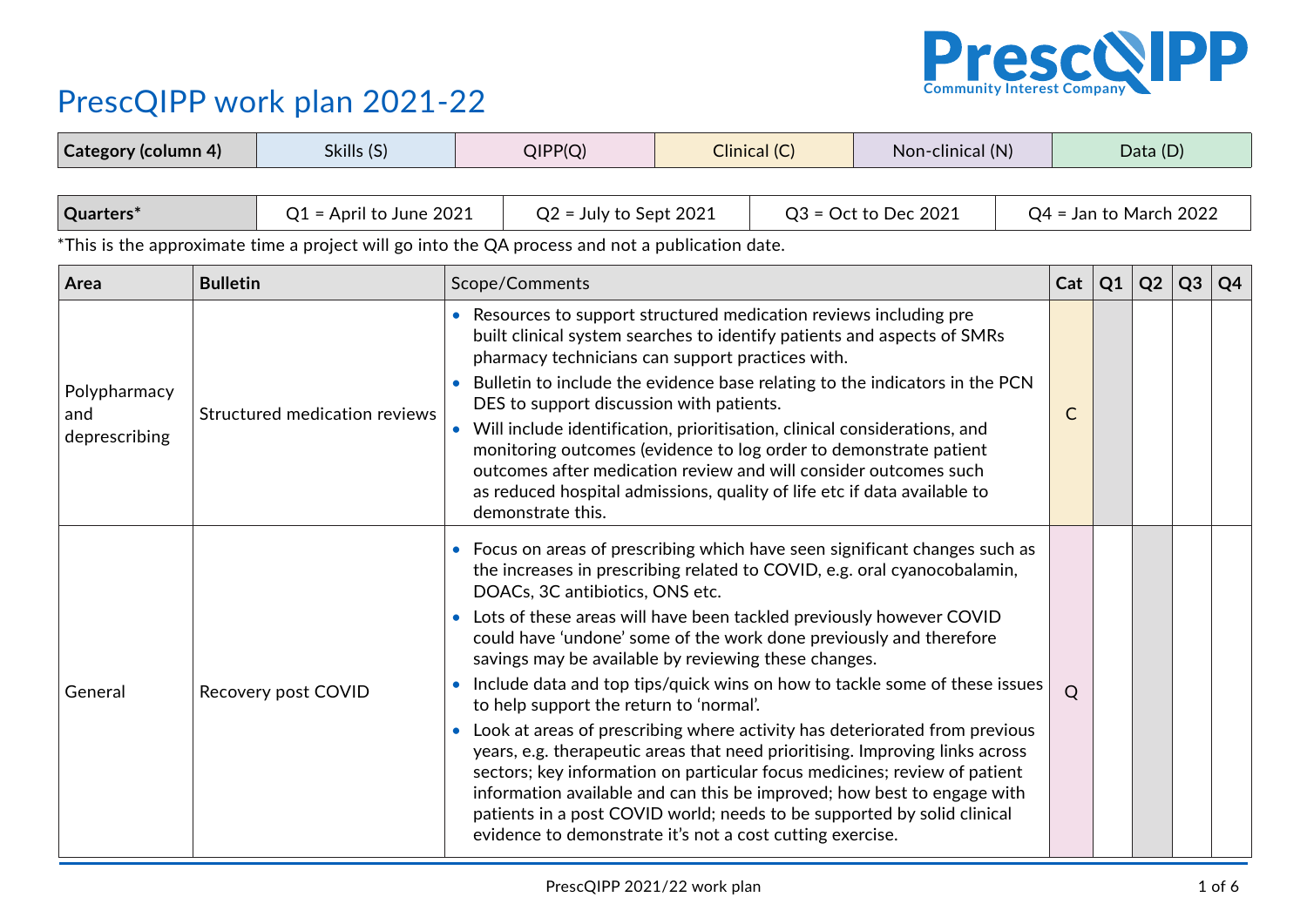| Area                                 | <b>Bulletin</b>                                                                                 | Scope/Comments                                                                                                                                                                                                                                                                               | Cat          | Q1 | Q <sub>2</sub> | Q <sub>3</sub> | Q <sub>4</sub> |
|--------------------------------------|-------------------------------------------------------------------------------------------------|----------------------------------------------------------------------------------------------------------------------------------------------------------------------------------------------------------------------------------------------------------------------------------------------|--------------|----|----------------|----------------|----------------|
| Polypharmacy<br>and<br>deprescribing | Structured medication review<br>skills training                                                 | • A series of webinars on undertaking structured medication reviews,<br>including case studies and training for pharmacy technicians (PTs) on<br>aspects of SMRs PTs can support practices with.                                                                                             | S            |    |                |                |                |
|                                      |                                                                                                 | Developing and implementing repeat prescribing protocol, synchronisation<br>of meds, stopping overordering, identifying poor adherence to medicines.                                                                                                                                         |              |    |                |                |                |
| Polypharmacy<br>and<br>deprescribing | Anticholinergic burden and<br>other deprescribing algorithms<br>including nutrition (sip feeds) | Deprescribing algorithms on how to safely stop medicines and clear<br>boundaries around age groups and categories of medicines for areas not<br>previously covered including a deprescribing algorithm for antidepressants<br>in anxiety.                                                    | $\mathsf{C}$ |    |                |                |                |
| Respiratory                          | Lowering the inhaler carbon<br>footprint                                                        | • We already have a hot topics document on this which will be developed<br>into a full PrescQIPP resource. Further implementation resources will be<br>developed, such as additional infographics.                                                                                           | N            |    |                |                |                |
| <b>Diabetes</b>                      | Freestyle libre and diabetes<br>testing strips.                                                 | • Commissioning guidance to ensure value for money. Need to evidence<br>outcomes e.g reduction in hospital admissions and improved patient<br>outcomes. Update to bulletin 212 to include new products and consider<br>whether threshold needs to be lowered.                                | $\mathsf{C}$ |    |                |                |                |
| <b>Specials</b>                      | Specials toolkit (including use<br>of specials in children)                                     | • Update the specials toolkit with a special focus on the use of specials in<br>children and newly licenced medicines being launched to cover this age<br>group. Tools to support discussion with specialists who initiate specials.                                                         | Q            |    |                |                |                |
| Data                                 | Investment and impact fund<br>indicators dashboard                                              | • A national dashboard to support monitoring of the indicators in the IIF or<br>a medicines management dashboard to include IIF and other indicators<br>Scorecard/visual analytics to facilitate review of MO indicators in the PCN<br>investment and impact fund at practice/PCN/CCG level. | D            |    |                |                |                |
| General                              | Integrating Pharmacy and<br>medicines optimisation (IPMO)                                       | • Resources and information sharing to support system working. Specifically<br>how to combine drug budgets joining primary care and secondary care.<br>Role of the commissioning teams/how to work in a commissioning<br>environment.                                                        | N            |    |                |                |                |
| Medicines<br>safety                  | Medicines and falls                                                                             | • Identifying patients on medicines that could contribute to the risk of falls.<br>Review of EUGMS paper Fall-Risk-Increasing Drugs: A Systematic Review<br>and Meta-analysis.<br>• Includes an update to B87 care homes medicines and falls.                                                | $\mathsf{C}$ |    |                |                |                |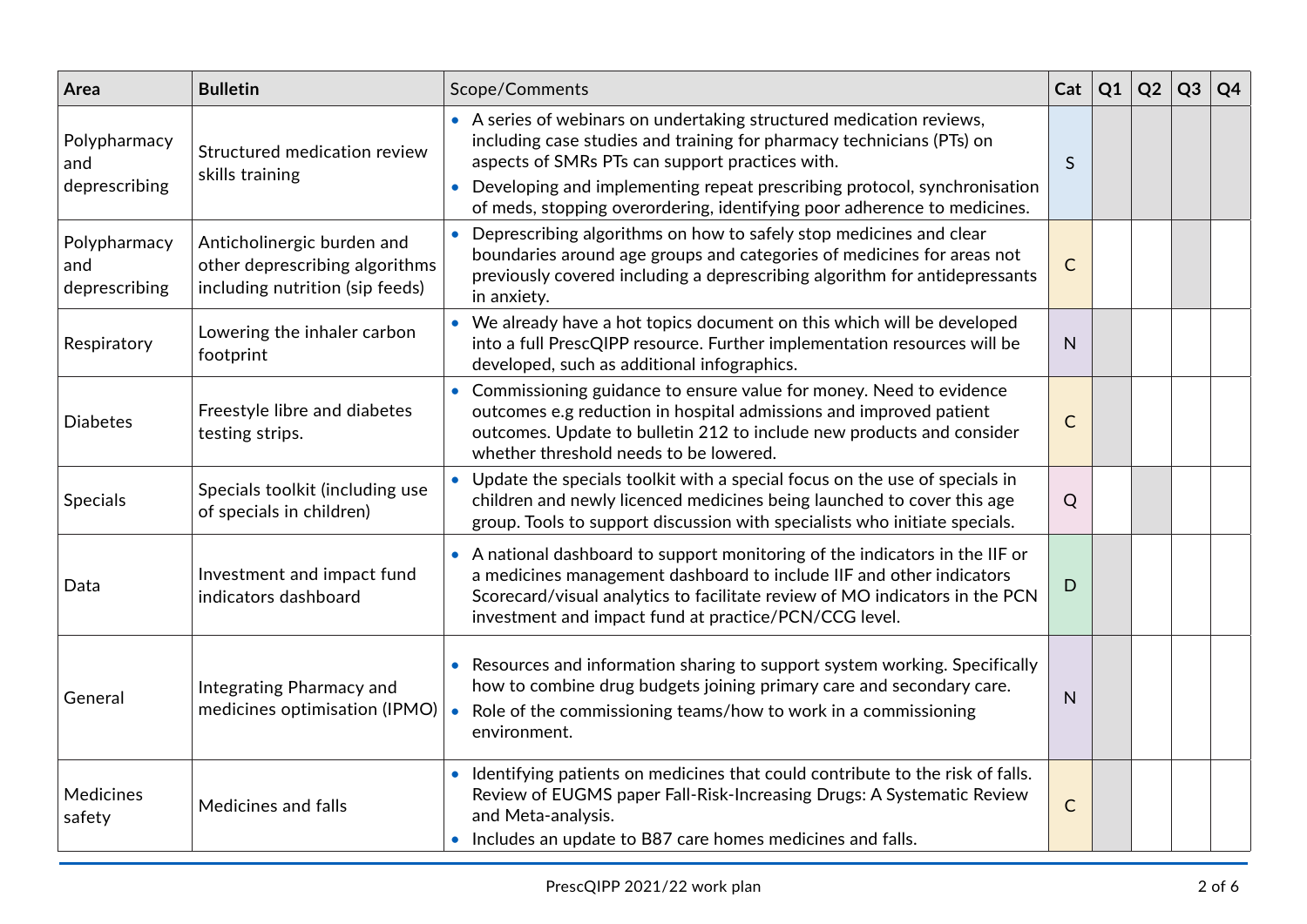| Area                        | <b>Bulletin</b>                                       | Scope/Comments                                                                                                                                                                                                                                                                                                                                                                                                                                                                                                                                                                                                                                                                                                                                                                                                                                                                                                                                                                                    | Cat | Q1 | Q2 | Q3 | Q4 |
|-----------------------------|-------------------------------------------------------|---------------------------------------------------------------------------------------------------------------------------------------------------------------------------------------------------------------------------------------------------------------------------------------------------------------------------------------------------------------------------------------------------------------------------------------------------------------------------------------------------------------------------------------------------------------------------------------------------------------------------------------------------------------------------------------------------------------------------------------------------------------------------------------------------------------------------------------------------------------------------------------------------------------------------------------------------------------------------------------------------|-----|----|----|----|----|
| General                     | Working across boundaries/<br>strategic commissioning | • Cover things such as strategic commissioning (which data sets provide<br>population level insights to medicines optimisation opportunities costing<br>and benefits realisation across more extensive pathways/time periods/<br>patient journeys) and effective working communication.<br>Contracting for outcomes - resources for MM team who are working with<br>contracts, not duplicating SPS document, but looking at outcomes KPIs etc<br>Sharing examples of good practice - what models are out there.<br>Electronic prescribing in hospitals- on discharge- pharmacists look at them<br>and tweak before they go out.<br>• Look at the problems we see in primary care and consequences for<br>patients.<br>• Get buy in for patients.<br>Will hospital need some sort of investment to change what they are doing?<br>Template business cases as a support tool- for commissioner.<br>• Addressing junior doctor training- making sure discharge is not a rushed<br>last minute thing. | N   |    |    |    |    |
| Low priority<br>prescribing | Low priority prescribing                              | • How to reduce prescribing of items in low priority prescribing guidance in<br>difficult patients. Produce different strategies and provide successful case<br>studies. Work with NHS England to update the national guidance. Includes<br>updates to bulletins 203 and 134 and bulletin 227 self care guide to OTC<br>products.                                                                                                                                                                                                                                                                                                                                                                                                                                                                                                                                                                                                                                                                 | Q   |    |    |    |    |
| Woundcare                   | Optimising the use of wound<br>management products    | • Summary of key information/quick glance guide to wound care, with<br>evidence of effectiveness and most cost effective product. and summary<br>of other key info such as NICE, NCSO, MHRA guidance etc.<br>• Update to PrescQIPP wound care tag listings.<br>• Add information on how to safely intervene with local team producing a<br>formulary, system1 formulary and care home order form to stream line<br>ordering and cost effectiveness as dressings can be hard to find on the<br>prescribing systems.<br>• To include a webinar when bulletin launched discussing the key issues<br>around optimising the use of dressings.                                                                                                                                                                                                                                                                                                                                                          | Q   |    |    |    |    |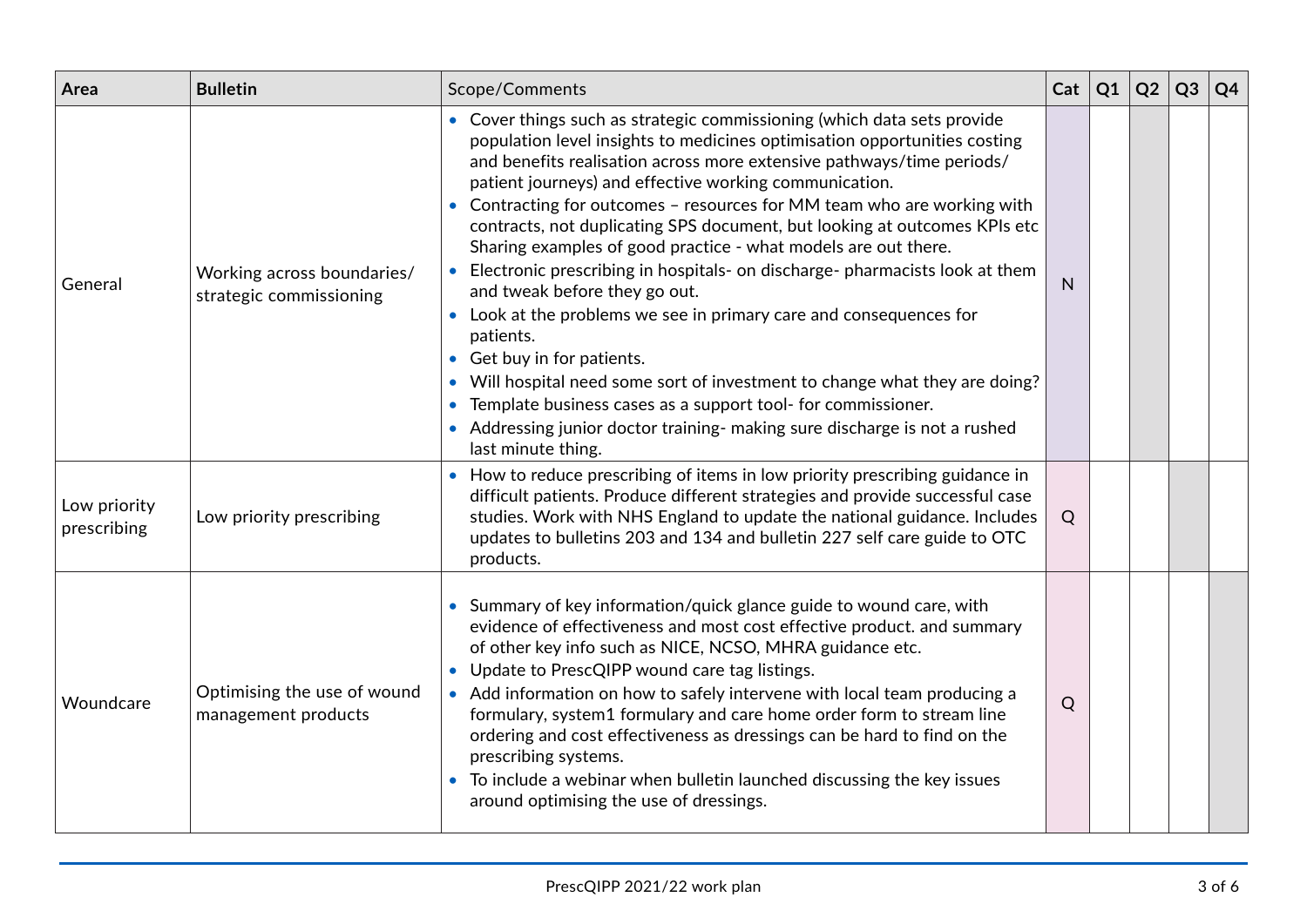|                               | • Update to bulletin 202 - eye preparations, plus practices to review all<br>prescribing for those without a diagnosis                                                                                                                                                                                                                                                                                                                                                                                                                                                                                                                                                                                                                                                                    |                 |  |  |
|-------------------------------|-------------------------------------------------------------------------------------------------------------------------------------------------------------------------------------------------------------------------------------------------------------------------------------------------------------------------------------------------------------------------------------------------------------------------------------------------------------------------------------------------------------------------------------------------------------------------------------------------------------------------------------------------------------------------------------------------------------------------------------------------------------------------------------------|-----------------|--|--|
|                               | • For dry eye, review all those with less than 4-5 issues per year. (This can<br>be changed, but logic that if the practice usually issues two monthly Rx<br>then 6 could be an accepted amount indicating regular need). Lower usage<br>would indicate less severe dry eye which can be managed OTC .Patients<br>should not have more than one type of product, i.e 2 types of drops or<br>ointment.                                                                                                                                                                                                                                                                                                                                                                                     | $\mathsf{C}$    |  |  |
|                               | Develop formulary and include drop capacity of each formulation to obtain<br>idea of how long one bottle should last and frequency of administration.                                                                                                                                                                                                                                                                                                                                                                                                                                                                                                                                                                                                                                     |                 |  |  |
| primary care/eye preparations | Reviews of patients to include appropriately prescribed quantities hence<br>drop capacity and dosage for each product on the formulary would be<br>useful. Products with long life should be not be prescribed for issue each<br>month or two months, as the cost benefit of a longer shelf life product is<br>lost and alternative lower cost products which can be discarded at the end<br>of each month should be used.<br>• Prescribers to check if any prescribed medications (antihistamines/<br>anticholinergics) could be reviewed to improve symptoms of dry eye.<br>• Value of different strengths of lubricants i.e can a higher strength product<br>be used for a mild to moderate level of dry eye, of often the higher<br>strength product is cheaper. 0.1% product vs 0.2% | Q               |  |  |
| <b>Biosimilars</b>            | Update all biosimilars resources (bulletins 102, 111, 130 154) and<br>incorporate new biosimilars. Incorporate implementation tools such as<br>patient information for all biosimilars.<br>• For Biosimilar insulins - to assess the products available and to look at<br>the evidence to ensure the products are in fact similar to the originator<br>product. - horizon scanning is needed to identify any new products for any<br>originator insulins and when they will be available - produce data to show<br>savings opportunities.<br>• Produce tools for implementation such as switch protocols if patients are                                                                                                                                                                  | $\mathsf{C}$    |  |  |
|                               | Management of dry eyes in                                                                                                                                                                                                                                                                                                                                                                                                                                                                                                                                                                                                                                                                                                                                                                 | to be switched. |  |  |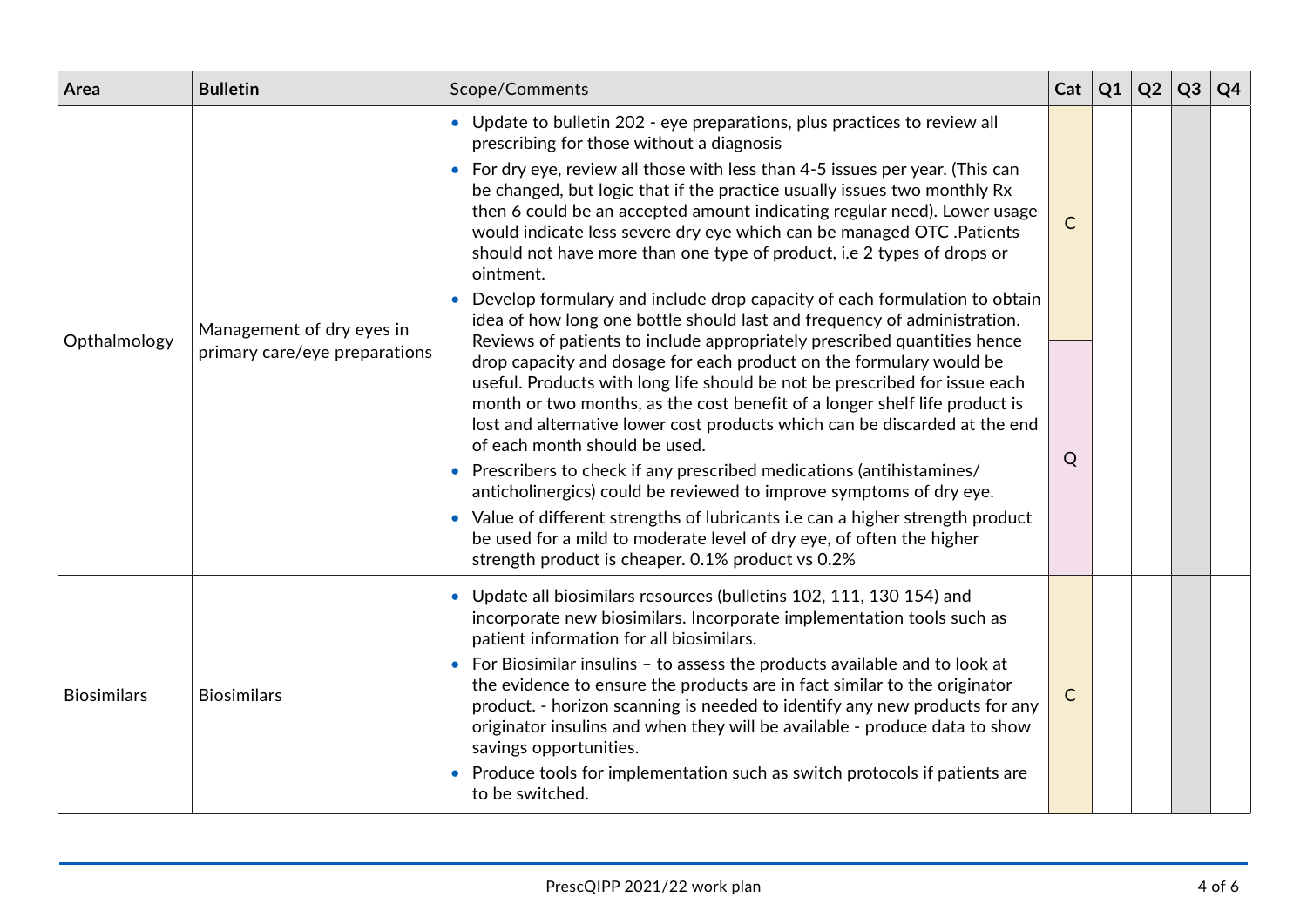| Area                         | <b>Bulletin</b>                                            | Scope/Comments                                                                                                                                                                                                                                                                                                                                                                                                                                                                                                                                                                                                              | Cat          | $ _{\rm Q1}$ | Q2 | Q <sub>3</sub> | Q4 |
|------------------------------|------------------------------------------------------------|-----------------------------------------------------------------------------------------------------------------------------------------------------------------------------------------------------------------------------------------------------------------------------------------------------------------------------------------------------------------------------------------------------------------------------------------------------------------------------------------------------------------------------------------------------------------------------------------------------------------------------|--------------|--------------|----|----------------|----|
| Adherence and<br>waste       | 7 day prescriptions/ use of<br>monitored dosage systems    | • Suitability for 7 day scripts, regional guidance (e.g. GMMMG, Pan Mersey),<br>Audit material.<br>• Include: practice level data, appropriate medicines for 7 day scripts,<br>quantities, suitability for compliance aid, briefing on legal position/best<br>practice recommendations, resources to help reduce inappropriate 7 day<br>prescribing.<br>• Support tools to include help with community pharmacy engagement<br>advice, clinical system searches to help identify patients, patient<br>information leaflets/ letters.<br>• Include an update to the use of monitored dose systems care homes<br>bulletin 134. | N            |              |    |                |    |
| Skills training              | Leadership skills to support a<br>move to system working   | • Development of leadership skills to support system working including<br>working in a virtual environment. This course will cover CCG, ICS and PCN<br>level training and consist of a series of 12 webinars at PCN level as well<br>as a higher level training course for small cohorts which will be funded<br>separately.<br>• As this is a large course it will account for the full 20% skills course<br>allocation.                                                                                                                                                                                                   | $\mathsf{S}$ |              |    |                |    |
| Dermatology                  | Cost effective prescribing<br>choices in dermatology       | • A bulletin looking at cost effective and patient cantered treatment choices<br>for different dermatology indications.<br>• Include treatment pathways and deprescribing algorithms for each<br>condition. The resource will target prescribing in the more common<br>conditions such as eczema and psoriasis.<br>• This would also incorporate an update to the dermatology specials bulletin<br>168.                                                                                                                                                                                                                     | $\mathsf{C}$ |              |    |                |    |
| Antimicrobial<br>stewardship | Antimicrobial stewardship                                  | • Update to bulletin 177                                                                                                                                                                                                                                                                                                                                                                                                                                                                                                                                                                                                    | $\mathsf{C}$ |              |    |                |    |
| Care homes                   | Using multidisciplinary teams<br>effectively in care homes | • Update to bulletin 151                                                                                                                                                                                                                                                                                                                                                                                                                                                                                                                                                                                                    | $\mathsf{C}$ |              |    |                |    |
| Menopause                    | Menopause                                                  | • Update to bulletin 182                                                                                                                                                                                                                                                                                                                                                                                                                                                                                                                                                                                                    | $\mathsf{C}$ |              |    |                |    |